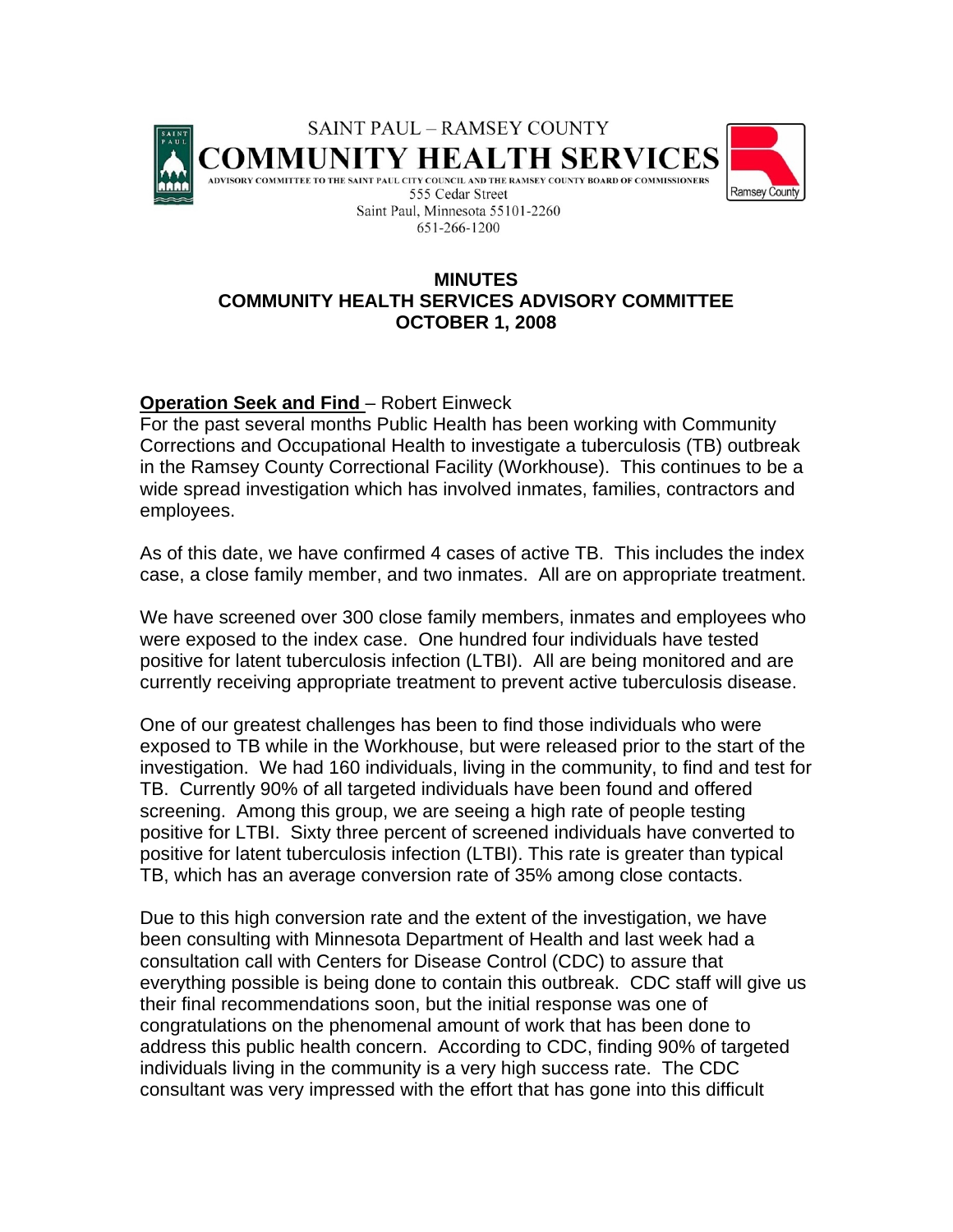work. Public Health and Community Corrections are continuing to attempt contact with the remaining individuals who still need TB screening.

This investigation will continue for some time yet and additional updates will be provided if the situation significantly changes.

### **Public Health Emergency Preparedness Cities Readiness Initiative (CRI)**

**Grant** – Robert Einweck and Emily Brennan

CHSAC members will review components of the emergency response plan, learn about upcoming initiatives in Public Health Preparedness, and offer feedback to Public Health staff – Emily Brennan and Robert Einweck. A requirement in the Cities Readiness Initiative Grant is that a Multidiscipline Planning/Advisory Group meets at least annually to update and sustain the Strategic National Stockpile (SNS) Plan.

## **Overview of Public Health Preparedness**

-Public Health emergency preparedness is the act of coordinating, planning, and communicating with the community to understand potential threats and effective responses to [Public Health Emergencies](http://www.co.ramsey.mn.us/ph/ei/public_health_emergencies.htm).

-The threat of bioterrorism, along with the recognition that many common occurrences like foodborne illness outbreaks, chemical spills and natural disasters have public health impacts, has driven the need for local public health departments to prepare responses to a wide variety of events. -In a public health emergency, the Saint Paul - Ramsey County Department of Public Health (SPRCDPH) may organize and conduct the mass dispensing of medicines to the community. SPRCDPH will share accurate and up-to-date information and resources before, during and after a public health emergency. -Specific example of 35W bridge collapse – pediatric influenza deaths.

# **Program highlights**

- o Integrating public health and public and private medical capabilities with other first responder systems;
	- o Example metro coordination Metropolitan Medical Response System (MMRS)
- o Developing and sustaining essential state, local, and tribal public health security capabilities, including disease situational awareness, disease containment, risk communication and public preparedness, and the rapid distribution and administration of medical countermeasures;
	- o Examples 2000 plus hours of staff training in the Roadmap to Preparedness, TB public communication (revisit mass dispensing as next part of talk)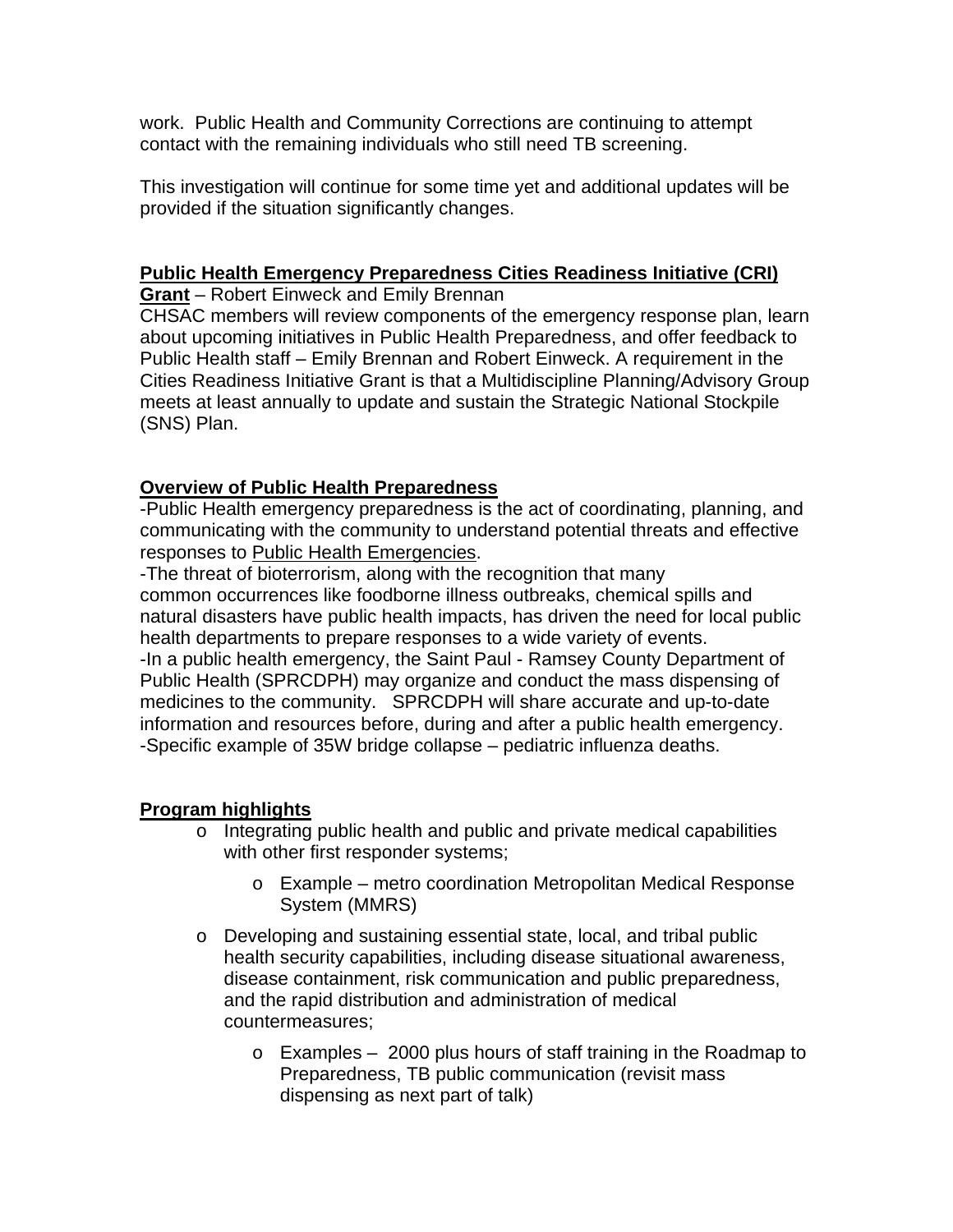- o Addressing the public health and medical needs of at-risk individuals in the event of a public health emergency;
	- $\circ$  ADM plan nursing homes
- o Minimizing duplication and assuring coordination among state, local, and tribal planning, preparedness, and response activities (including Emergency Management Assistance Compact). Such planning shall be consistent with the National Response Framework or any successor plan, the National Incident Management System, and the National Preparedness Goal;
	- o High level of coordination –Public Health Emergency Coordination ( PHEC), Association of Mn Emergency Managers (AMEM)
- o Maintaining vital public health and medical services to allow for optimal federal, state, local, and tribal operations in the event of a public health emergency;
	- o Integration with 555 Cedar clinical services, and epidemiologists
- o Developing and testing an effective plan for responding to pandemic influenza.
	- o Planning (written plans and supply purchasing) and partner education around pandemic influenza (talk to 1000+ city employees)

### **SNS/CRI Responsibilities- Specifically Mass Dispensing**

 -Main goal of dispensing - an efficient way to quickly dispense medication or administer vaccine to a very large community of people. Ramsey County population in 72 hours.

-Example of when we would use mass dispensing – anthrax release.

-Main dispensing sites are at Ramsey County high schools (Map of primary locations – will have on laptop)

-Other methods could include Alternate Dispensing Modalities (ADM and drive through dispensing.

-Explain unique nature of postal plan.

## **Questions for Group**

-Ideas for back-up sites?

-Considerations for dispensing medications to particular populations?

-Other ideas/opinions about public health preparedness and/or mass dispensing?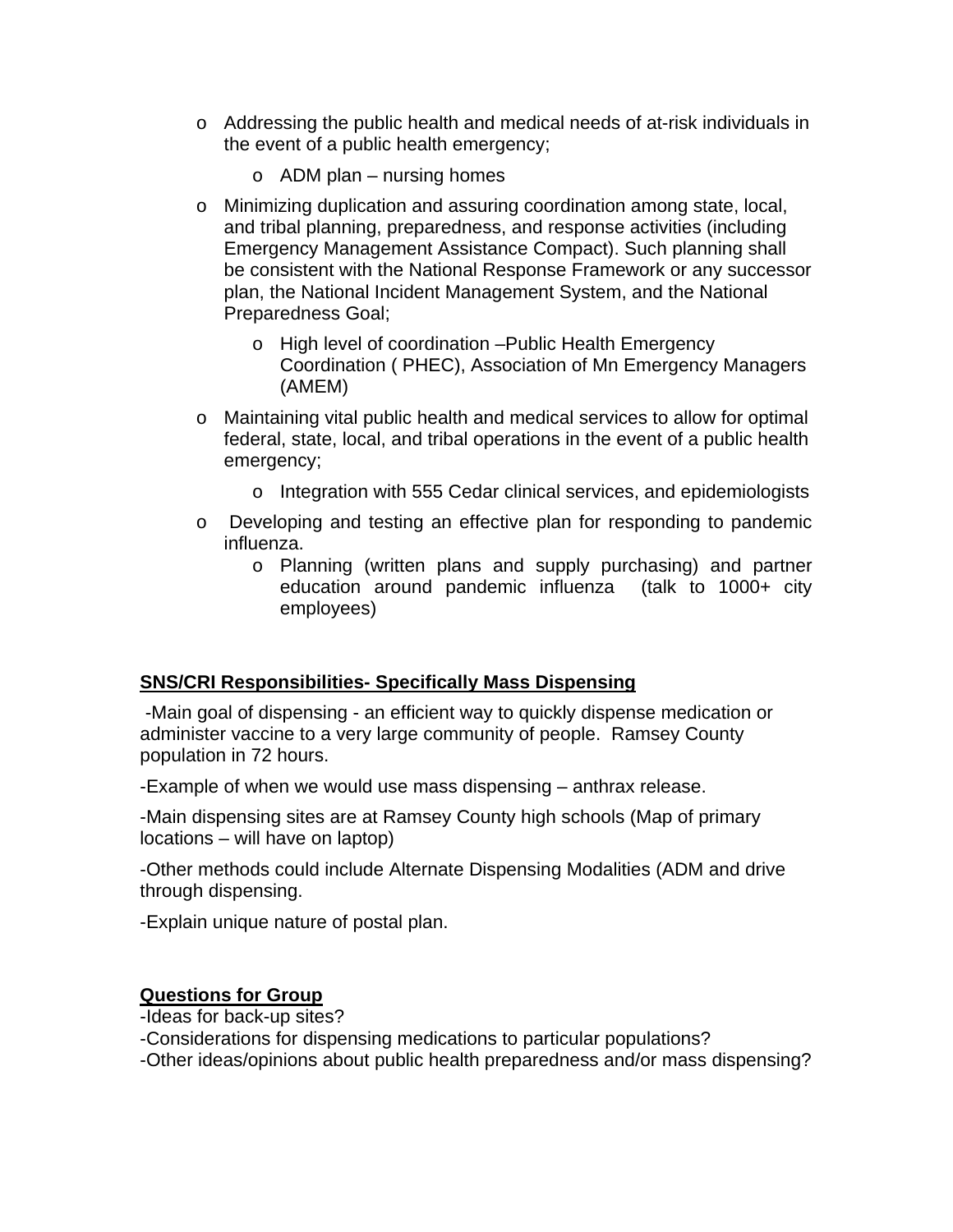#### **Conclusion**

-Show people where to sign up for Preparedness updates [www.co.ramsey.mn.us/ph/ei](http://www.co.ramsey.mn.us/ph/ei) -Thanks

# **Directors Report** – Rob Fulton

First, I want to welcome our two new members—Dorii Gbolo and Mark Garnett to the Advisory Committee.

We have had a very busy time the past two months. Robert Einweck will be presenting to you on the Cities Readiness Initiative. He can fill you in on the intensive effort that we carried out before and during the Republican National Convention. You have all read or heard about all of the activities and incidents that occurred during the event. One thing you did not hear was any incidents of food poisoning, bed bugs, or pool related injuries and illnesses. When public health does it's job and does it well, we go unnoticed. Our staff and the staff of every other Environmental Health entity in the metro area carried out daily inspections on hotels, restaurants, and caterers beginning on Friday, August 29, and continuing daily through September 5. Not only did we assist the 100% full hotels and the busy restaurants and caterers to assure high quality product, we developed and sent out to all of these entities in the metro area just-in-time training materials for large events. Dick will have a copy of the materials for you to see. I'm proudest that we had pictures of where to look for bedbugs!

We have also been dealing with a large scale tuberculosis incident. A case of active TB was in the Ramsey County Correctional Facility (Workhouse) for almost two months before he was identified with TB. We have tested all of the employees of the Workhouse to date through our Occupational Health services in Human Resources. Public Health took the responsibility of locating over 170 persons who had been in the dorm area with the index case. To date, we have found all but 12 of these folks and offered them full testing. The conversion rate among the people who were exposed to the index case is 59%. This means that these people have been exposed to TB and have developed antibodies to it. We refer to these cases as Latent TB Infection. Without treatment, about 1 in 10 will someday convert to active TB. This can be prevented by taking medication daily for about 9 months We have tracked about 14 cases of Active TB from this index case. These are all receiving treatment and are no longer communicable. Tuberculosis is a risk factor in work settings such as jails, workhouses, and prisons. OSHA recognizes this and all staff in these facilities receive annual training on TB and are tested annually for TB infection. Because of the size of this outbreak, we have called up our Department Operations Center and using the skills of Incident Command System, we are carrying out what we call "Seek and Find", an operation to seek, find, test, and treat these 170 or so persons for TB.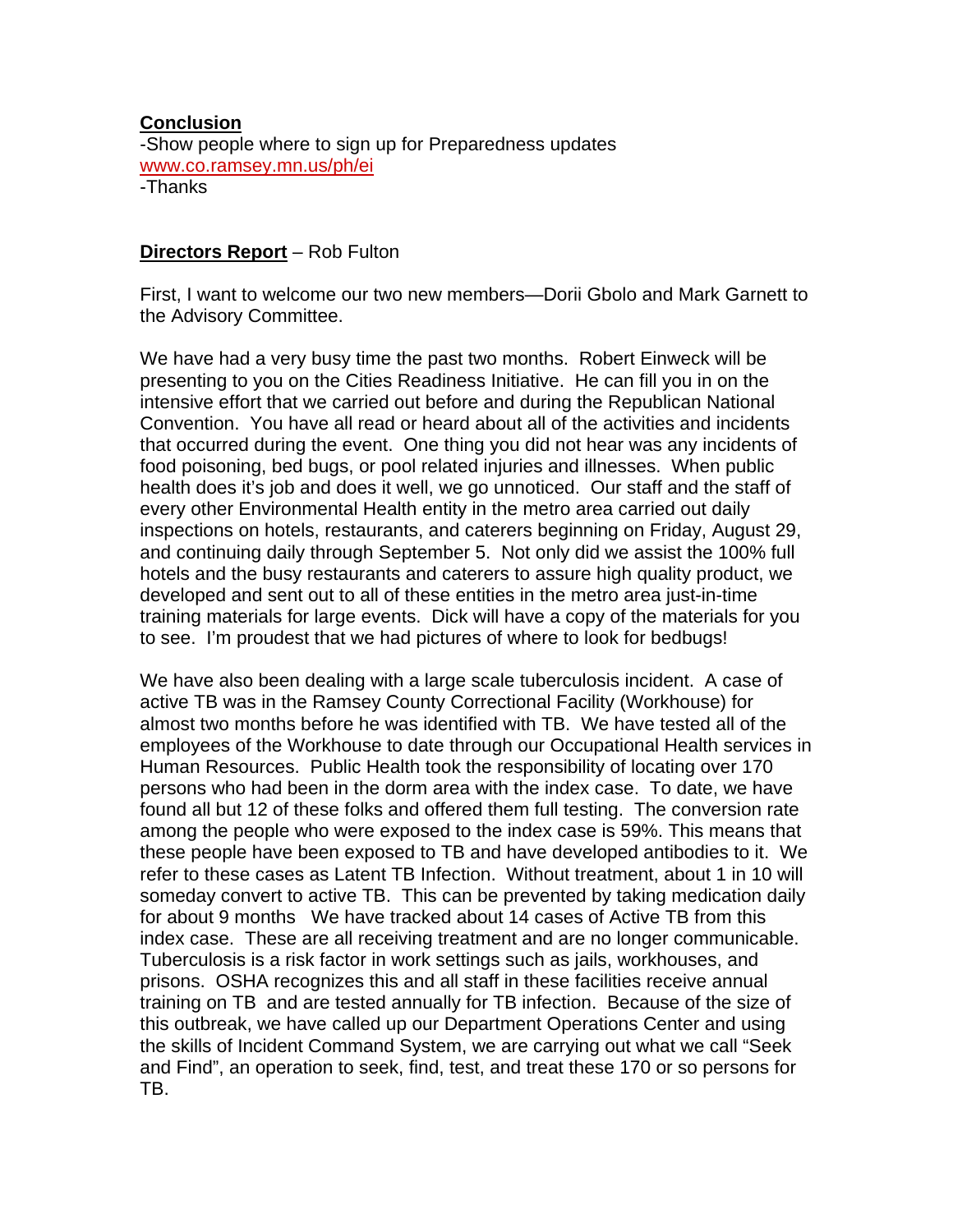At the next meeting, we are going to share with you the department's strategic plan for 2009 forward. Following our community health assessment last year and input from community and this advisory committee, we have set our priorities moving forward. There are not any real surprises in this document, but it does give us a written plan to refer to as we develop our 2010-11 budget in early 2009.

The County is currently operating with an interim County Manager. Dave Twa, who had been with us for about five years has taken a similar position in Contra Costa County, California. Pat O'Connor, a former Hennepin County department head is now the interim. We anticipate a new County Manager right after the first of the year. Change is always both exciting and challenging. It means establishing new relationships that are so important to our department heads.

The Department also lost one of our key section managers. Mary Sonnen retired after 35 years with public health. Mary was one of the outstanding managers who joined us eleven years ago when the City and County departments came together. She managed family planning going back over 30 years and in the early 1990's she became Director of Nursing for all of the clinic services at 555 Cedar. She was a very strong supporter of the coming together of the two entities and was critical in making this coming together a success. She will be missed. We will be rearranging some of our components in the organization since we have lost one manager position in the 2009 budget. I hope to have these changes in place before the end of year.

I am also excited about moving to an electronic system of communication with all of you. Reduction of paper usage is an important value in our department and this is one way that we are achieving this. I am also excited about your meeting in the Plato Building this month. We will be moving our staff out of Government Center West to the second floor of this building in May or June, 2009. Design of the space has been completed and bids are due back shortly. We hope that construction can start before the end of the year.

Tonight, I am at the Community Health Services Annual Conference at Breezy Point Resort. Tomorrow, I will be presenting on the Public Health Accreditation process with a representative from our National Association of City and County Health Officers, NACCHO (pronounced with a long A).

Councilmember Lee Helgen has asked the CHSAC to look at the possibility of an ordinance prohibiting trans fat in restaurant meals and a second ordinance requiring that fast food restaurants post calorie information on their menu boards. New York City has successfully passed these two ordinances and both have been upheld in court actions. I am working with City Council staff and staff from Minneapolis that is looking at similar ordinances. We can expect that this will be challenged by the restaurant industry especially as it relates to the menu board posting of calories.